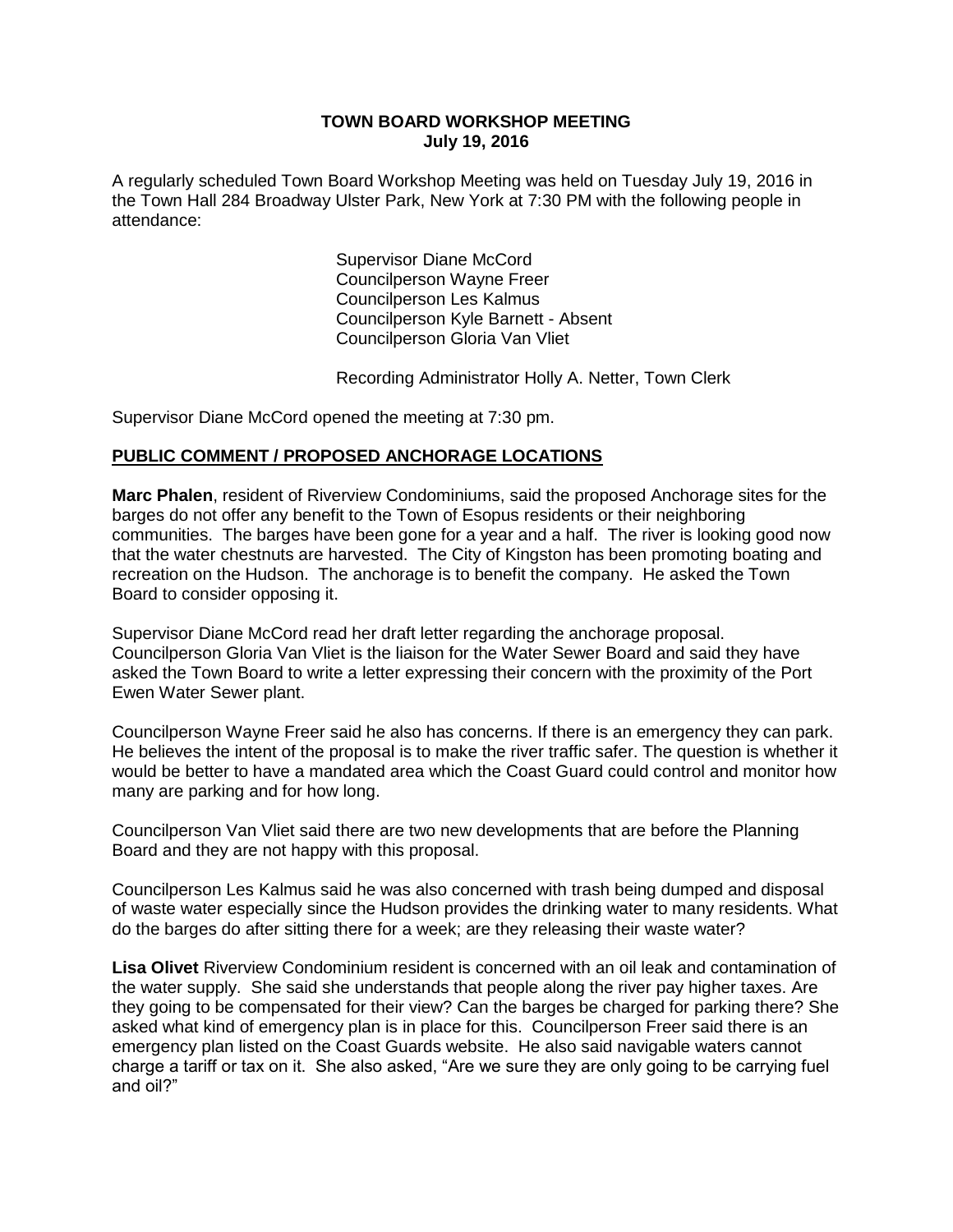Waterfront Advisory Board Chairperson **Kathy Quick** wrote an email on June 30, 2016 to Craig Lapieko Waterways Management Specialist for the First Coast Guard District and requested an informational meeting regarding the establishment of the new anchorage ground with a discussion of the pros and cons of this action. Mr. Lapieko responded on July 8, 2016, however did not address her request for an informational session.

**Chet Allen** Riverview resident said he has an issue with the proposal since his taxes are higher because of his river view. "For them to be able to take the view away is not right". The barges have a lot of lights and create noise. If they put four anchorage spots in front of Riverview he suspects there will be more accidents on the river, not less. The residents want to defend what they have now. If there is not a need for the barges to currently stop in the proximity of Riverview, why do they need to do so in the future. His concern is once permission is granted to them they will never be able to get rid of them.

Supervisor McCord said we need to encourage the Coast Guard to have a Public Hearing on this topic.

**Margaret Fallan** Riverview resident said the proposed sites will also have great impact on Sleightsburgh Park and the recreation by the Kingston Light House. She is concerned for the water quality and use of the water by the Recreational boaters. There have been a lot of improvements made in the Freer Park area and harvesting of the water chestnuts. She would hate to see the proposal have a negative impact on the progress that has been made.

#### **TOWN OF ESOPUS ENVIRONMENTAL BOARD APPOINTMENT RESOLUTION**

**BE IT RESOLVED,** by the Town Board of the Town of Esopus, in the County of Ulster, State of New York, as follows,

**WHEREAS,** there is a vacancy on the Environmental Board,

**THEREFORE, BE IT RESOLVED** that the Town of Esopus Town Board appoints David Weisner to fulfill a vacancy on the Environmental Board with a term expiring 12/31/16.

| Diane L McCord<br><b>Leslie Kalmus</b> |            |
|----------------------------------------|------------|
|                                        |            |
| Councilperson Wayne Freer              | <b>AYE</b> |
| Councilperson Gloria VanVliet          | <b>AYE</b> |
| Councilperson Leslie Kalmus            | <b>AYE</b> |
| Councilperson Kyle Barnett             | Absent     |
| Supervisor Diane L. McCord             | <b>AYE</b> |
|                                        |            |

#### **ALL MEMBERS WERE IN FAVOR MOTION CARRIED**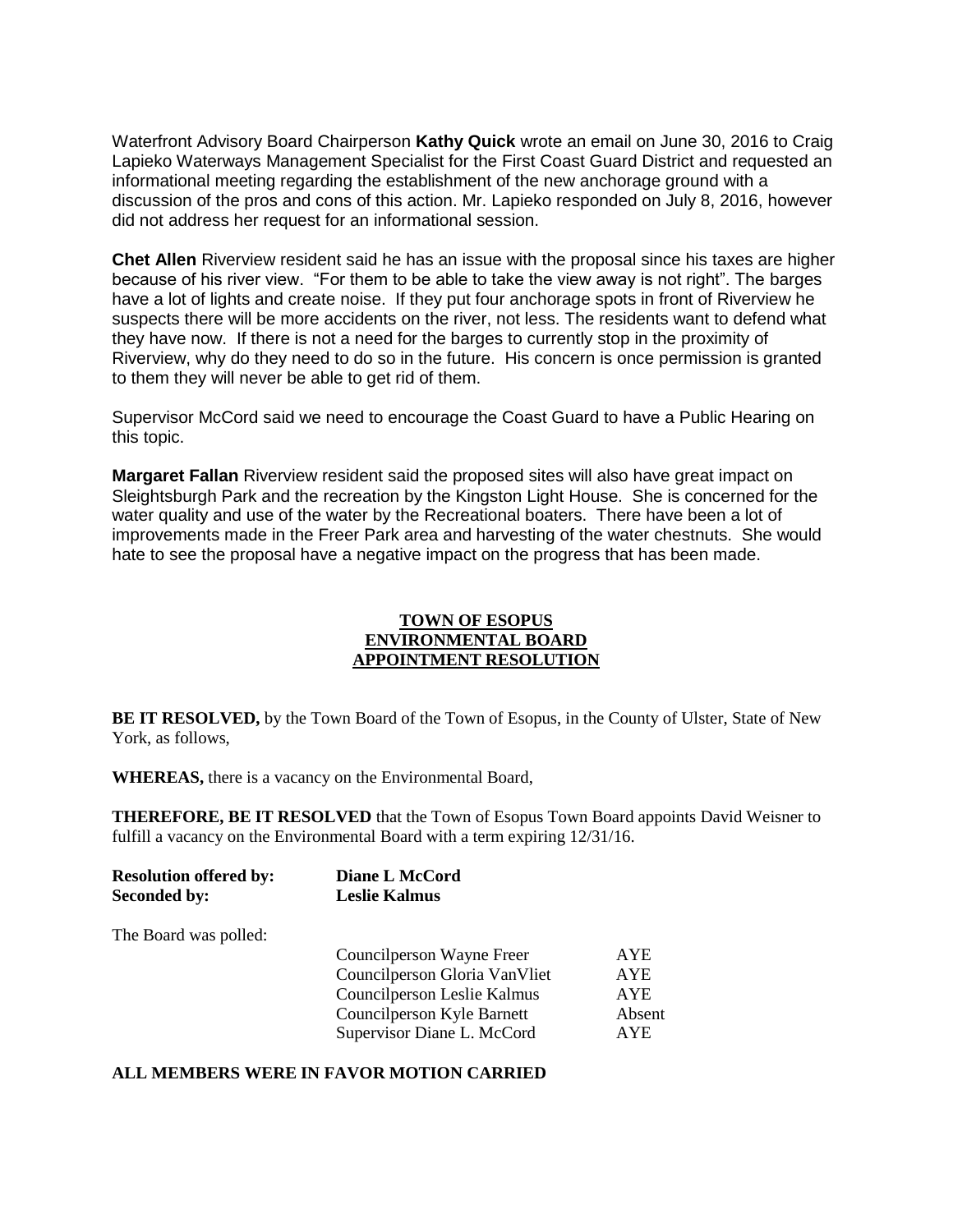## **DISCUSS APPOINTMENT TO WATER SEWER BOARD**

Ron Phillips, member of the Port Ewen Water Sewer Board, verbally resigned at the last Port Ewen Water Sewer Board meeting. An official written letter of resignation is needed prior to someone getting appointed. A few months ago there was a vacancy and two applicants were interviewed, Marc Phalen and George Post. George Post is still interested in serving on the board. A resolution for his appointment will be presented for vote at the July Town Board meeting, providing Ron Phillips submits his resignation in writing.

# **TRANSFER STATION – CREDIT CARDS**

Supervisor McCord said Lenny Liberta has stressed the need for the acceptance of credit cards at the Transfer Station. Many customers have been asking for the service. As discussed in the past there is a change that is associated with the processing of credit cards. Those charges will need to be passed onto the customer who wishes to use them. There is 3% convenience charge imposed by the company with a minimum convenience charge of \$2. Meaning all transactions under \$70 will be charged \$2. Transaction above \$70 will be calculated at 3%. Town Clerk, Holly Netter, reviewed 3 options with the Board, the Square, Green County and Satellite Biz. It was determined a webinar would be set up for the Board to see a presentation from Satellite Biz. The Board also felt that transactions under \$15 should be allowed to pay in cash.

The 2 clothing donation bins (County Volunteer fire Association) which are now outside the gate needs to be moved. People are dumping their trash after hours instead of utilizing the bins for their proper purpose. Moving them inside the transfer station will allow personnel to watch what is being dumped. Councilperson Freer will make the call to have them moved. Councilperson Freer said the grounds continue to be improved, adequate signage has been installed. Recycling needs to be promoted. The agreement was made to purchase 2 hand sanitizer dispensers which will be adhered to a pole. A maximum of 5 mattresses can be added to the dumpsters, anymore than that the RRA charges us additional funds. Before each pull Lenny adds the 5 mattresses and also has the personnel pull the mattresses and recycle the metal.

# **RECREATION BUILDING – REVIEW PROPOSAL**

Supervisor McCord asked if anyone had the opportunity to meet Dan Vedder at the Hutt. Councilperson Gloria Van Vliet said she stopped down but did not go inside. At the last meeting Charley Wesley was asked if he would revise his proposal for drawing up a sketch plan for the proposed new Garage for the Recreation Department. The Board reviewed his proposal and found it reasonable.

**A MOTION WAS MADE BY COUNCILPERSON WAYNE FREER TO HIRE CHARLES WESLEY FOR THE ARCHITECTURAL DESIGN LAYOUT FOR A PROPOSED RECREATION BUILDING AT THE TOWN HALL SITE IN THE AMOUNT OF \$1450. THE MOTION WAS SECONDED BY COUNCILPERSON GLORIA VAN VLIET. ALL MEMBERS PRESENT WERE IN FAVOR.**